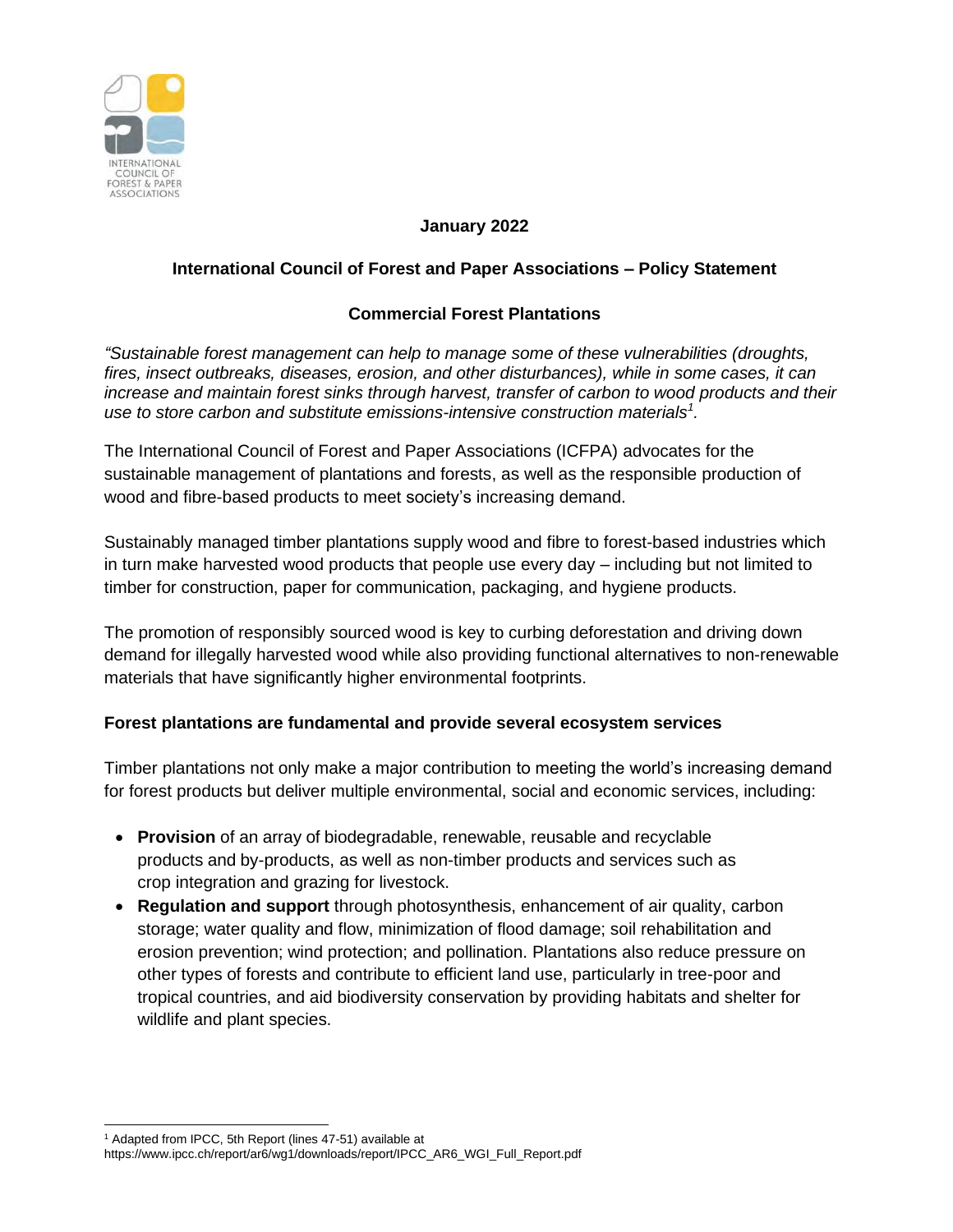

- **Socio-economic contribution** of sustainable jobs, income, skills transfer and social development, often in rural, remote, and impoverished communities. In addition, forestry supports social inclusion through partnerships with small-scale timber growers and foresters and by agroforestry practices.
- **Cultural** value of plantations can be enhanced through environmental education and research; recreation, ecotourism, scenic beauty and wellbeing.

## **Efficient land use**

With timber plantations making up just 7.3% of the world's forests but contributing 50% of global roundwood\* supply, they are able to produce goods and services efficiently from relatively small areas. (\**Roundwood is used for industrial purposes, either in its round form (e.g. transmission poles) or as raw material for industrial products such as sawn wood, panel products or pulp and paper)*

The harvested trees are replaced by new plantings or allowed to coppice once or twice before being replanted. Harvesting residues are left behind to enhance soil fertility and protection.

Plantations also provide flexibility and potential for alternative land uses such as bee-farming and other agroforestry enterprises.

#### **The role of forest plantations in a low carbon future**

#### **KEY FIGURES**

- World land area: **13,064 millionha**
- World forest area: **4.06 billion hectares which is 31 percent of the total land area<sup>4</sup>**
- Total area of planted forests: **291 million ha 2**
- Plantation forests cover about 131 million ha, which is 3 percent of the global forest area and 45 percent of the total area of planted forests 4
- Total global area of industrial fastgrowing forest plantations: 54.3 million ha, about 20% of the total area of planted forests**<sup>3</sup>**
- Contribution to global roundwood supply: **50%4**

Trees will continue to be the source for many products – from the traditional (timber, pulp and paper, panels, laminate flooring and biomass energy) to the advanced (liquid biofuels, biochemicals, biomaterials, nanofibres or nanocrystals of cellulose products). Some forest products have the potential to expand and contribute to the bio and green economy by reversing the trend over recent years to fossil fuel based alternatives. As society seeks to reduce its dependence on fossil fuels and replace non-renewable materials with bio-based alternatives, the demand for forest-based products will flourish alongside growth in both population and incomes, particularly in developing countries.

<sup>&</sup>lt;sup>2</sup><br>FAO Planted forests, accessed on <u>http://www.fao.org/forestry/plantedforests/en/</u>

<sup>3</sup> Indufor: Strategic Review on the Future of Forest Plantations. October 4, 2012. Study ordered by the Forest Stewardship Council (FSC)

<sup>4</sup> FAO: Global Forest Resource Assessment, 2020 available a[t http://www.fao.org/3/ca8753en/ca8753en.pdf](http://www.fao.org/3/ca8753en/ca8753en.pdf)